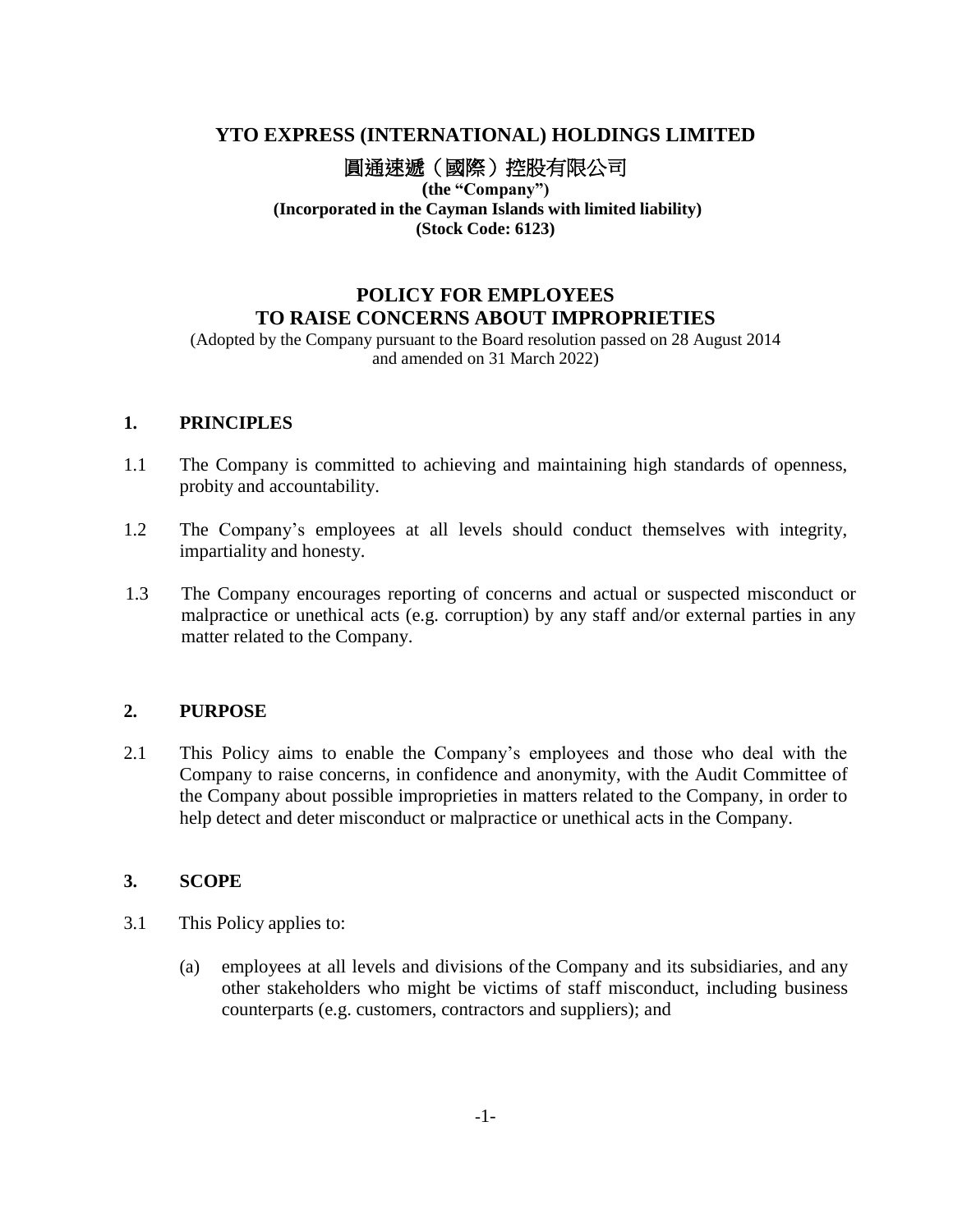- (b) concerns about possible improprieties in financial reporting, internal control or other matters including, but not limited to, the following:
	- Violation of rules of conducts applicable within the Company
	- Failure to comply with / Breach of legal or regulatory requirements
	- Criminal offences, breach of civil law and miscarriage of justice
	- Malpractice, impropriety or fraud relating to accounting, auditing and financial matters
	- Endangerment of the health and safety of an individual
	- Damage caused to the environment
	- Improper conduct or unethical behaviour likely to prejudice the standing of the Company
	- Bribery or corruption
	- Deliberate concealment of any of the above

## **4. REPORTING PROCEDURES**

- 4.1 Anyone who has a legitimate malpractice concern about financial reporting, internal control or other matters as described in 3.1(b) above, can raise it either verbally (in person) or in writing.
- 4.2 Persons raising such concerns are encouraged to disclose their identity and contact details so that they can be contacted for further information, if necessary. The Company will not divulge the identity of the person lodging the concern / complaint unless it is absolutely necessary to do so to facilitate the investigation or if required by the relevant regulatory authorities.
- 4.3 The Company accepts anonymous reporting, provided that the reporting contains sufficient information to allow an effective investigation.
- 4.4 The Chief Executive Officer, Chief Financial Officer or the Audit Committee (as the case may be) will review the concern and complaint, make the appropriate investigation arrangement and discuss / report the findings to the Chairman of the Board or the Chief Executive Officer.
- 4.5 The Company reserves the right to take appropriate action against anyone who initiates or threatens to initiate retaliation against those who have made such complaint.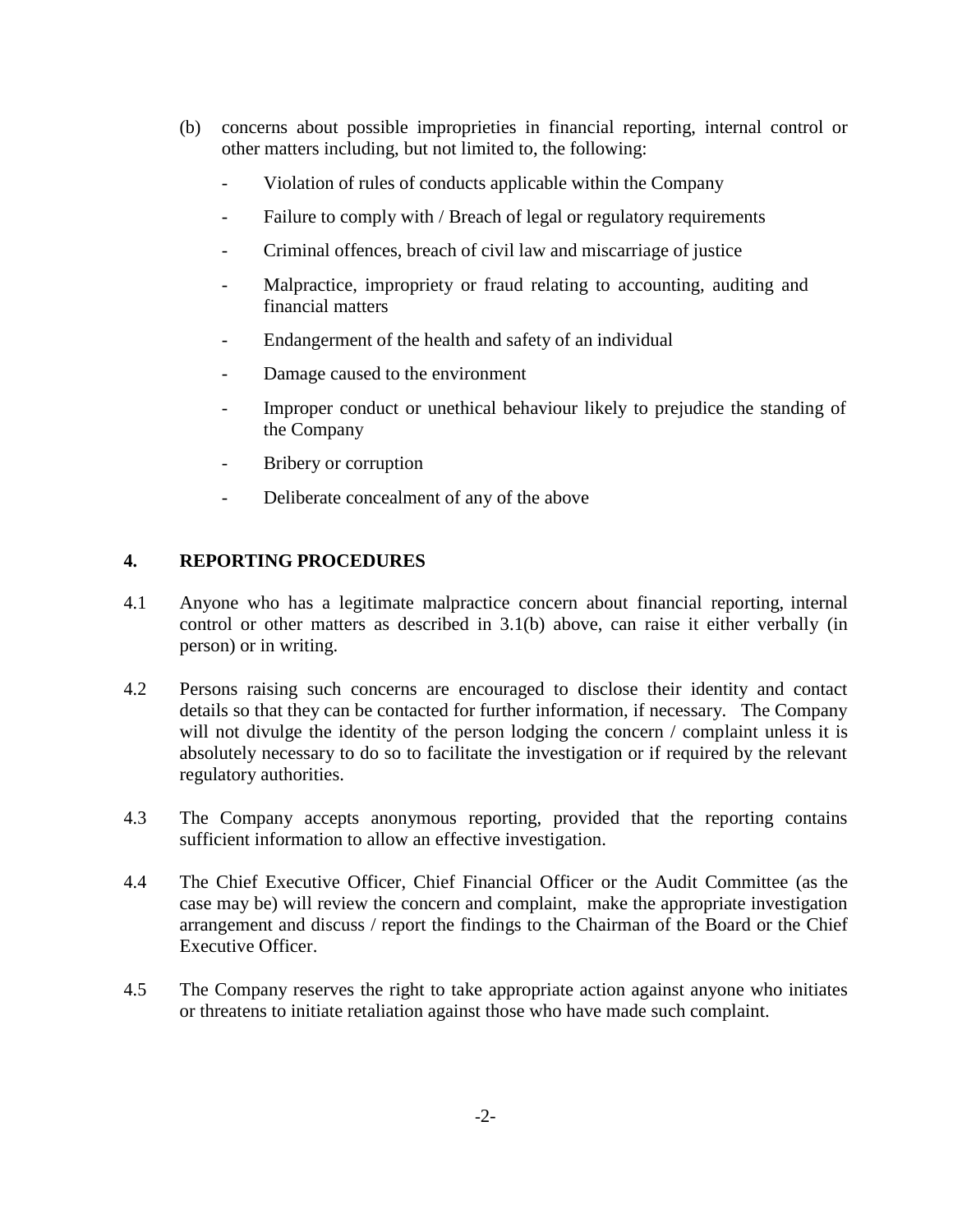#### *Reporting Procedures for Employees*

- 4.6 Any concern should be initially reported to the respective Head of Department of the employee. The relevant Head of Department will, after gathering sufficient details, submit the report to the Chief Executive Officer, Chief Financial Officer or the Chairman of the Board.
- 4.7 If the concern involves the Head of Department, or for any reason the employee would prefer the Head of Department not to be told, the employee may raise the concern and submit his/her report to the Chief Executive Officer, Chief Financial Officer or the Chairman of the Board.
- 4.8 If the concern involves the Chief Executive Officer or Chief Financial Officer, or for any reason the employee would prefer the Chief Executive Officer or Chief Financial Officer not to be told, the employee may raise the concern and submit his/her report directly to the Chairman of the Board.
- 4.9 If the concern involves the Chairman of the Board, the employee may raise the concern and submit his/her report directly to the Audit Committee.

#### *Reporting Procedures for External Party*

- 4.10 Any concern should be reported to the Chairman of the Board via mail to the Company's principal place of business in Hong Kong or email to whistle@chq.ontime-express.com.
- 4.11 If the concern involves the Chairman of the Board, the external party may raise the concern and submit his / her report directly to the Audit Committee via mail to the Company's principal place of business in Hong Kong.

### **5. INVESTIGATION PROCEDURES**

- 5.1 The Company will acknowledge receipt of each report within 5 working days.
- 5.2 The Company will evaluate every report received to decide if a full investigation is necessary. Depending upon the circumstances, an appropriate investigating officer with suitable seniority at the Company will be appointed or a special committee will be set up by the Company to investigate the matter.
- 5.3 The format and the length of an investigation will vary depending upon the nature, complexity and particular circumstances of each complaint made.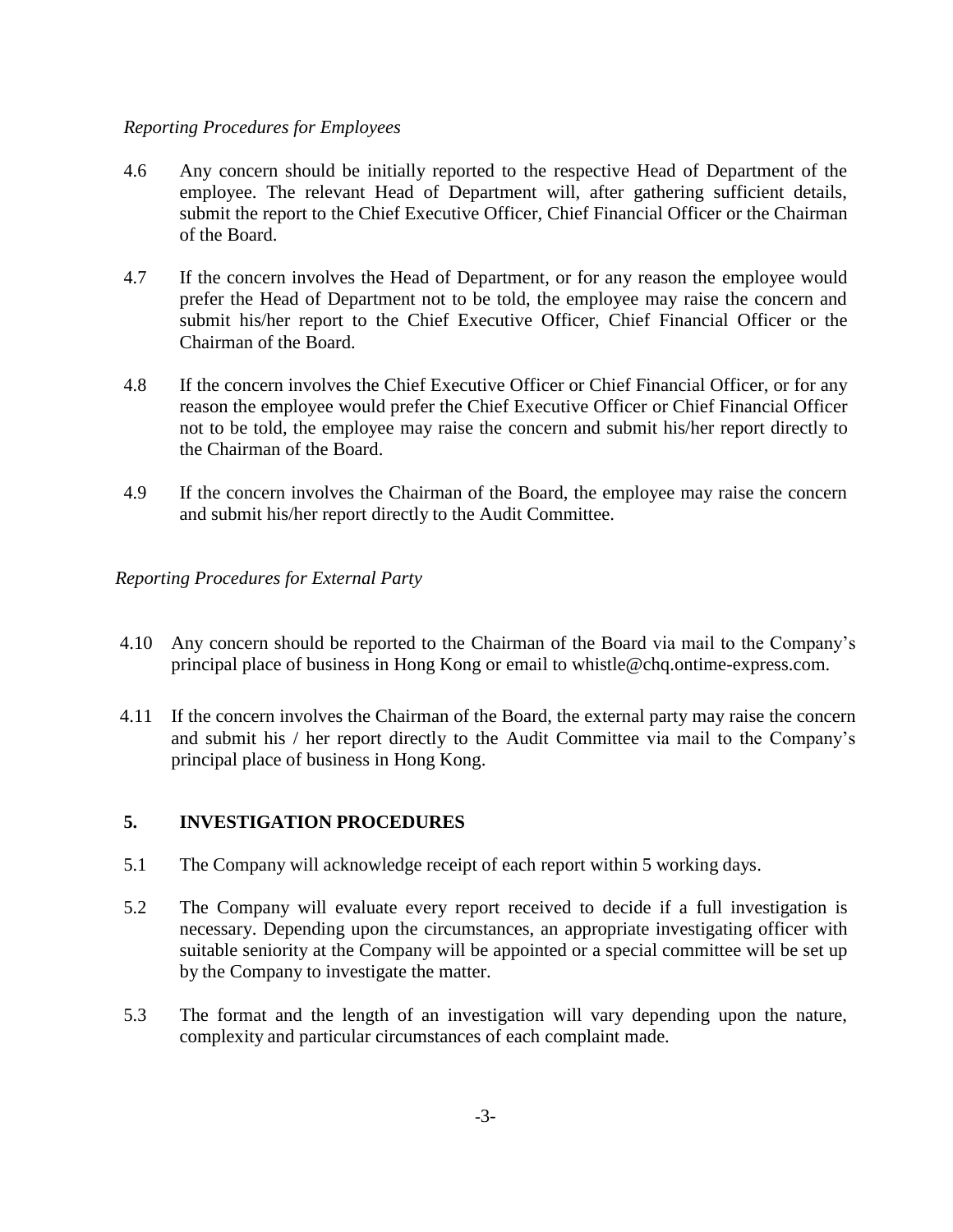- 5.4 The employee/external party who reports the concern may be asked to provide more information duringthe course of the investigation.
- 5.5 A final report, with recommendations for change or improvement (if any), will be produced to the Audit Committee. The Audit Committee will then review the final report and if appropriate, make recommendations to the Board.
- 5.6 The employee/external party who reports the concern will receive in writing the outcome of theinvestigation.
- 5.7 If the employee is not satisfied with the outcome, he/she could raise the matter again with the Chief Executive Officer, the Chief Financial Officer or the Chairman of the Board or the Audit Committee (as the case may be).
- 5.8 If there is good reason, the Company will investigate into the concern again.
- 5.9 Where the report discloses a possible criminal offence, the Company, after consulting the legal advisers, will decide if the matter should be referred to the relevant authorities such as the Hong Kong Police Force, Independent Commission Against Corruption and Securities and Futures Commission etc., as appropriate for further action. Once the matter is referred to the authorities, the Company will not be able to take further action on the matter, including advising the employee/external party of the referral.

#### **6. CONFIDENTIALITY**

6.1 The Company will make every effort to treat all reporting under this Policy in a strictly confidential and fair manner. The identity of the employee/external party making the report and complaint will not be disclosed without such employee's/external party's consent, unless the Company is legally obliged to reveal the employee's/external party's identity and other information.

#### **7. UNTRUE ALLEGATIONS AND FALSE REPORT**

- 7.1 In raising a concern pursuant to this Policy, the employee/external party should exercise due care to ensure the accuracy of the information.
- 7.2 If the employee is mistaken about the concern raised, he/she will not be at risk of losing his/her job or suffering any form of retribution as a result provided that he/she is acting in good faith.
- 7.3 If an employee deliberately raises false and malicious allegations, he or she will be subject to disciplinary action(s) including the possibility of dismissal. In an extreme case, it could give rise to legal action against such employee.